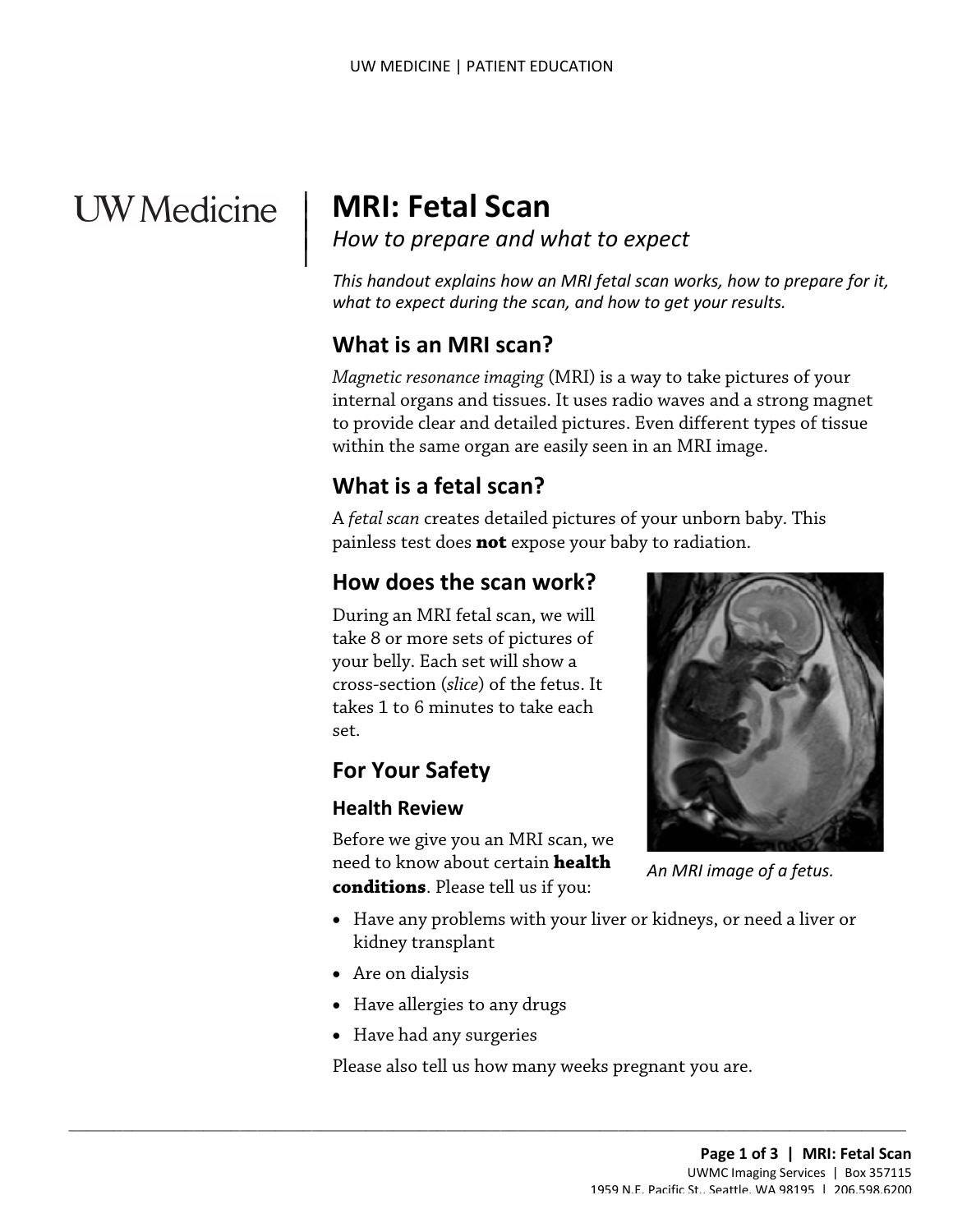#### **Screening for Metal**

**If you have any metal on or in your body, an MRI can harm you or your baby.** The strong MRI magnet will pull on any *ferromagnetic*  object, such as iron and some other metals.

 before we give you an MRI scan. Even small amounts of metal that This is why we need to know if you have any metal in or on your body will not harm your body can ruin the MRI image.

Please tell MRI staff if you have:

- any implanted metal object in your body • Aneurysm clips, a heart pacemaker (or artificial heart valve), an implanted port, an infusion catheter (such as Port-o-cath, Infusaport, or Lifeport), an intrauterine device (IUD), any metal plates, clips, pins, screws, or surgical staples, a prosthetic hip, or
	- Most times, surgical staples, clips, plates, pins, and screws are not a risk during MRI if they have been in place for more than 4 to 6 weeks. If needed, we may do an X-ray to check for metal.
- Tattoos or permanent eyeliner
- Medicine patches
- A bullet or shrapnel in your body
- Ever worked with metal

## **How do I prepare?**

Please talk with your provider if you have any concerns about managing pain or anxiety during your MRI scan.

#### **On the Day of Your Scan**

- • **Remove anything that might contain metal.** This includes:
	- Makeup and nail polish
	- Hairpins and jewelry
	- Glasses, hearing aids, and any removable dental work
- You must change into a hospital gown before your scan. We will give you a gown when you arrive in the MRI department.
- If you have an insulin pump or a patch that delivers any type of drug, we will ask you to remove it before your scan.

## **What happens during the scan?**

 $\_$  ,  $\_$  ,  $\_$  ,  $\_$  ,  $\_$  ,  $\_$  ,  $\_$  ,  $\_$  ,  $\_$  ,  $\_$  ,  $\_$  ,  $\_$  ,  $\_$  ,  $\_$  ,  $\_$  ,  $\_$  ,  $\_$  ,  $\_$  ,  $\_$  ,  $\_$  ,  $\_$  ,  $\_$  ,  $\_$  ,  $\_$  ,  $\_$  ,  $\_$  ,  $\_$  ,  $\_$  ,  $\_$  ,  $\_$  ,  $\_$  ,  $\_$  ,  $\_$  ,  $\_$  ,  $\_$  ,  $\_$  ,  $\_$  ,

• You will lie on a sliding table. The technologist will help you get into position.